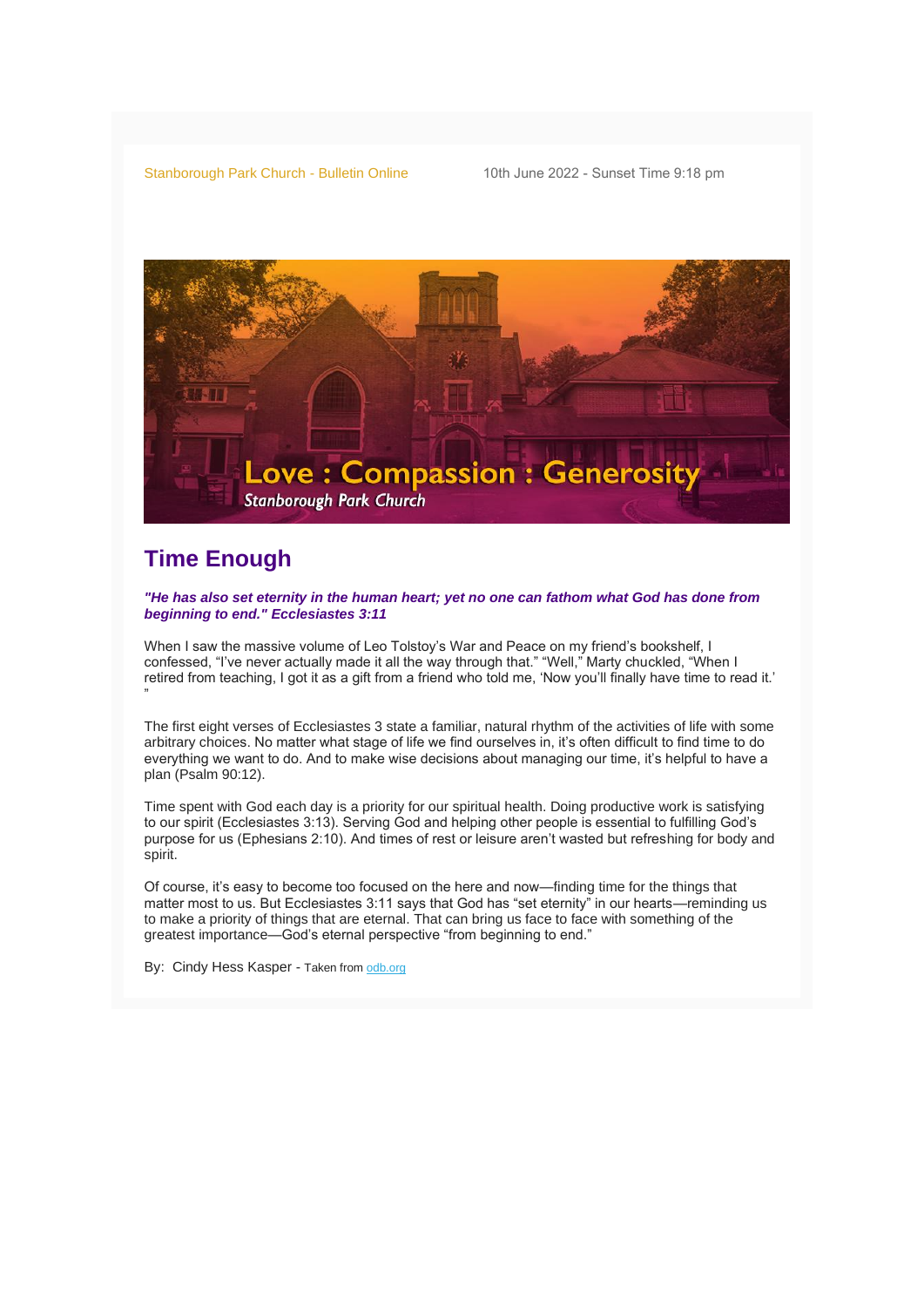

### **Watch the** [F](https://adventistchurch.us14.list-manage.com/track/click?u=9efd83f7aaf3818a26ce9d661&id=62dbb76de3&e=052c5d509f)[amily](https://adventistchurch.us14.list-manage.com/track/click?u=9efd83f7aaf3818a26ce9d661&id=1554221388&e=052c5d509f) [Service](https://adventistchurch.us14.list-manage.com/track/click?u=9efd83f7aaf3818a26ce9d661&id=f8a267babb&e=052c5d509f) **online with Margaret Stweart**



**Watch the** [Parallel Service](https://adventistchurch.us14.list-manage.com/track/click?u=9efd83f7aaf3818a26ce9d661&id=d87b740d29&e=052c5d509f) **online - Florence**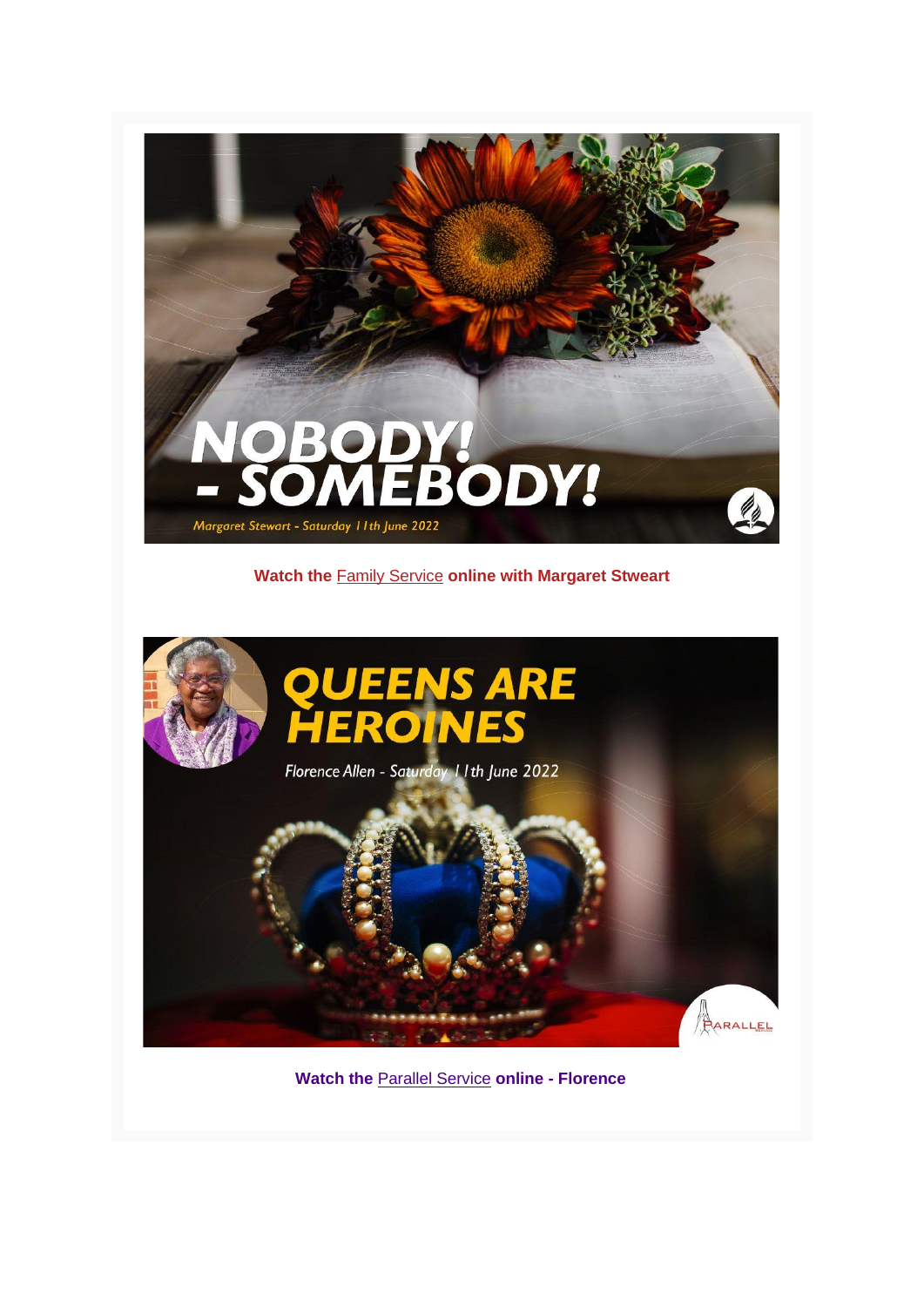# **Announcements / News**

● ●

●

●

- **Pastor Geert** is leaving the SPC after nearly 7 years of excellent service. His final Sabbath will be July 30. If you would like to offer a monetary gift of appreciation please give through the usual channels with it clearly marked "Pastor Geert Gift"
- **Women's Ministry Saturday is Women's Emphasis day and there is a special programme** planned by the Women's Ministry department to celebrate and be uplifted from 3pm to 5pm. We look forward to seeing you. Meeting ID - 7279659834 & Passcode: WMmeeting
- **Children Sabbath School Teachers Lunch** and meeting on Saturday 11 June. Bring your potluck/picnic. If good weather we will eat in the park. If not so good then we will have it indoors. We will start a meeting after lunch around 2pm.

**Wednesday Night Meetings** will be held in the Armstrong Hall and also on Zoom at 7pm. Meeting ID: 519 552 6863; Passcode: pray3r.

**ADRA UK** - Audrey has launched a new Just Giving page for 2022 and invites you to join her by donating to ADRA in recognition of birthdays, anniversaries, and special occasions or to give thanks to God for His blessings. Please go to AUDREY'S FUNDRAISER FOR ADRA to donate. Alternatively, you can place a donation in the special DO GOOD envelopes. If you donate directly to ADRA please let us know so that your donation can be added to the Stanborough total. The total in 2021-2 was just over £21,000.00. The funds collected this year will go to assist projects in Mayanmar, Ghana, South Sudan, Thailand, Nepal and Sri Lanka.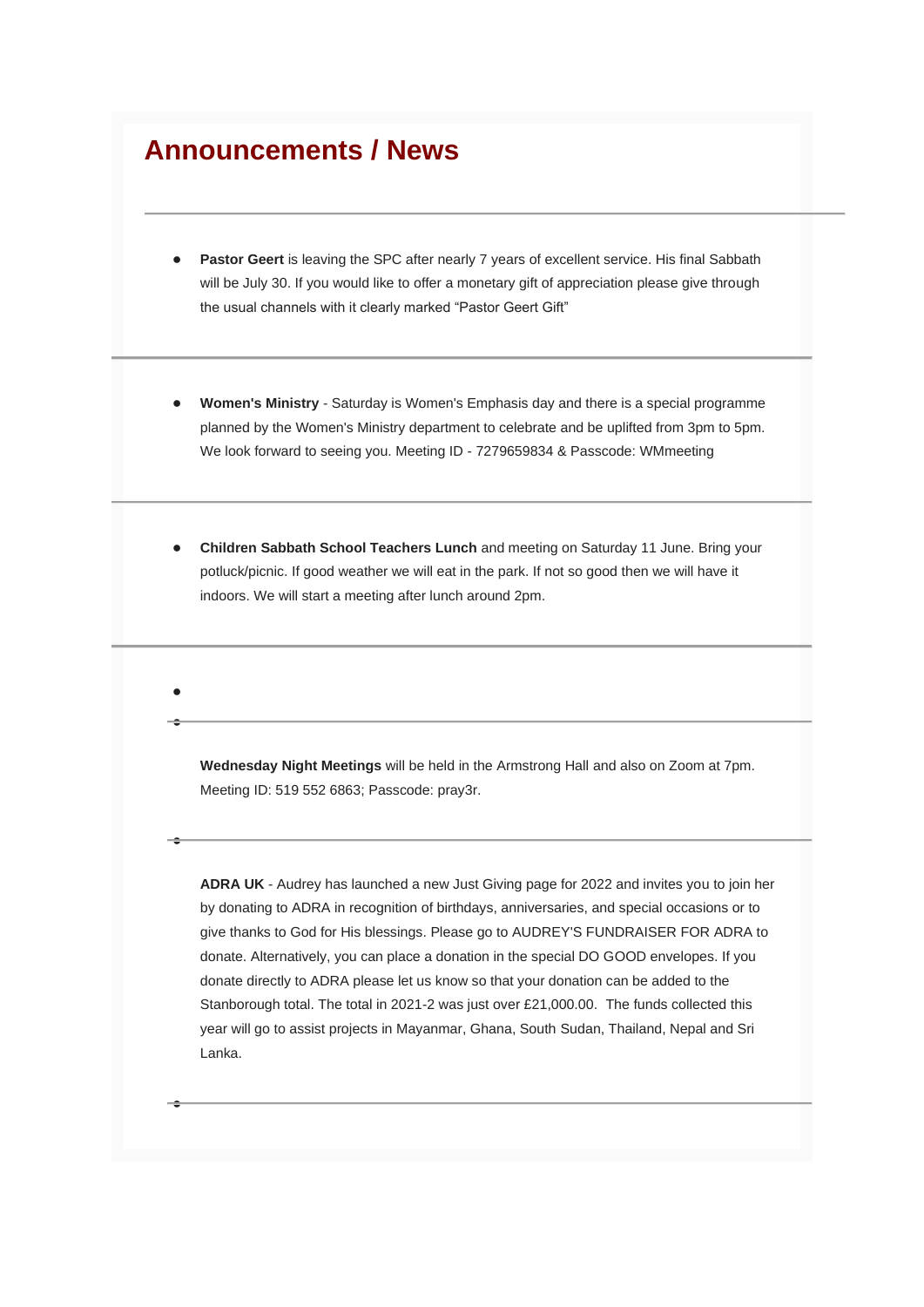**A Spanish teenaged,** Pathfinder, would like to have a Summer exchange with an SDA teenager from the UK. For more information, please contact Arto and Miriam Keshishian.

**The Prayer Ministry Team** has started a WhatsApp Group for everyone. On this Forum you can make your public Prayer Request and you will be reminded of all the Prayer Activities. If you would like your details to be added please contact [Bella](mailto:bella.rajasekaran@gmail.com) or [Uche.](mailto:uchejbc@yahoo.co.uk)

#### **PLEASE PRAY FOR**

●

●

●

- Dennis Johnson and his family as they trying cope with Diane's challenging illness.
- Simeon Williams who is recovering from a serious accident.
- Terry Menkens and his family.
- Individuals who are suffering from cancer, COVID and other health issues.
- Families who are experiencing recent bereavement.
- Families who are battling with the high increase in Bills and Prices of essential commodities.
- The victims of the conflict between Russia and Ukraine as the war continues.
- The General Conference Sessions.
- **If you have private Prayer Requests**, please place them in the Prayer Box or you can email Florence Allen at [LIZALLF@hotmail.com.](mailto:lizallf@hotmail.com)
- **40 days of Praying** and Fasting continues until the 19 July 2022. The programme will be held from 6-6:30am and will be on Zoom. Zoom ID 8316619709; Password: 777 Please contact Bella Rajasekaran if you would like to be a presenter.

#### ● **Upcoming Preachers (Family Service)**

- June 11 Margaret Stewart
- June 18 Pastor Terry

June 25 – Pastor Steve Thomas

#### **Upcoming Preachers (Parallel)**

June 11 – Florence Allen

June 18 – Tim Roberts

June 25 – Pastor Jacques Venter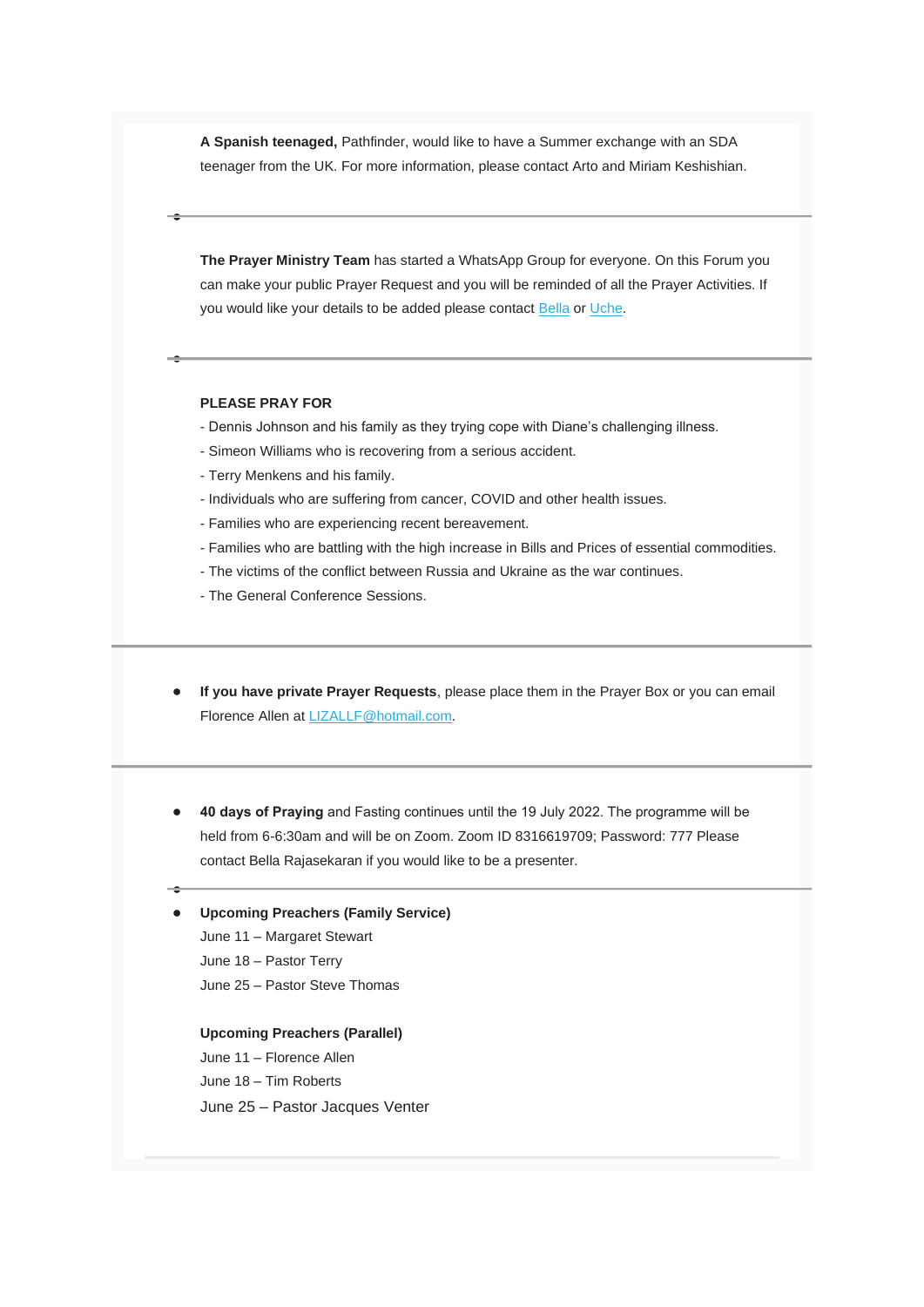#### **Family Service - 11th June**

Welcome & Announcements - Yetunde Bright Call to worship - NAH (verse 1) Praise, My Soul, the King of Heaven Invocation - Yetunde Bright Hymn of Praise - NAH 61 - O For a Thousand Songs Tithes and Offering - Eileen Hussey Children's Story - Amanda Powell Women's Ministry in Action - Esther Kansere Who is a Heroine? - Naomi and Sofia Turturica Family Prayer - Aarinola Ayo-Ipaye & Fikayo Bright Scripture reading - Zephaniah 3:17 (NLT) - Amazing Sibanda Ministry in Music - I Give You My Heart - Merlyn Rajasekaran **Sermon: Nobody!- SOMEBODY! - Margaret Stewart** Closing Hymn - SDAH 251 - I Serve a Risen Saviour Benediction - Margaret Stewart

#### **Parallel Service 11am (Indoors this week)**

**Speaker: Florence Allen Sermon: Queens are Heroines** Scripture Reading: Esther 1:12 & 4:15-17

#### **Sabbath School from 9:45am**

Welcome - & Opening Prayer Opening Hymn - NAH 60 - This is My Father's World

Broadcasting Facilitator: Chris Levy Panel: Erna Herteliu, Anna Papaioannou, Bella Rajasekararan Sanctuary - Teachers: Ioan Herteliu, Adewale Ademuyiwa









**Family Service Parallel Service** 

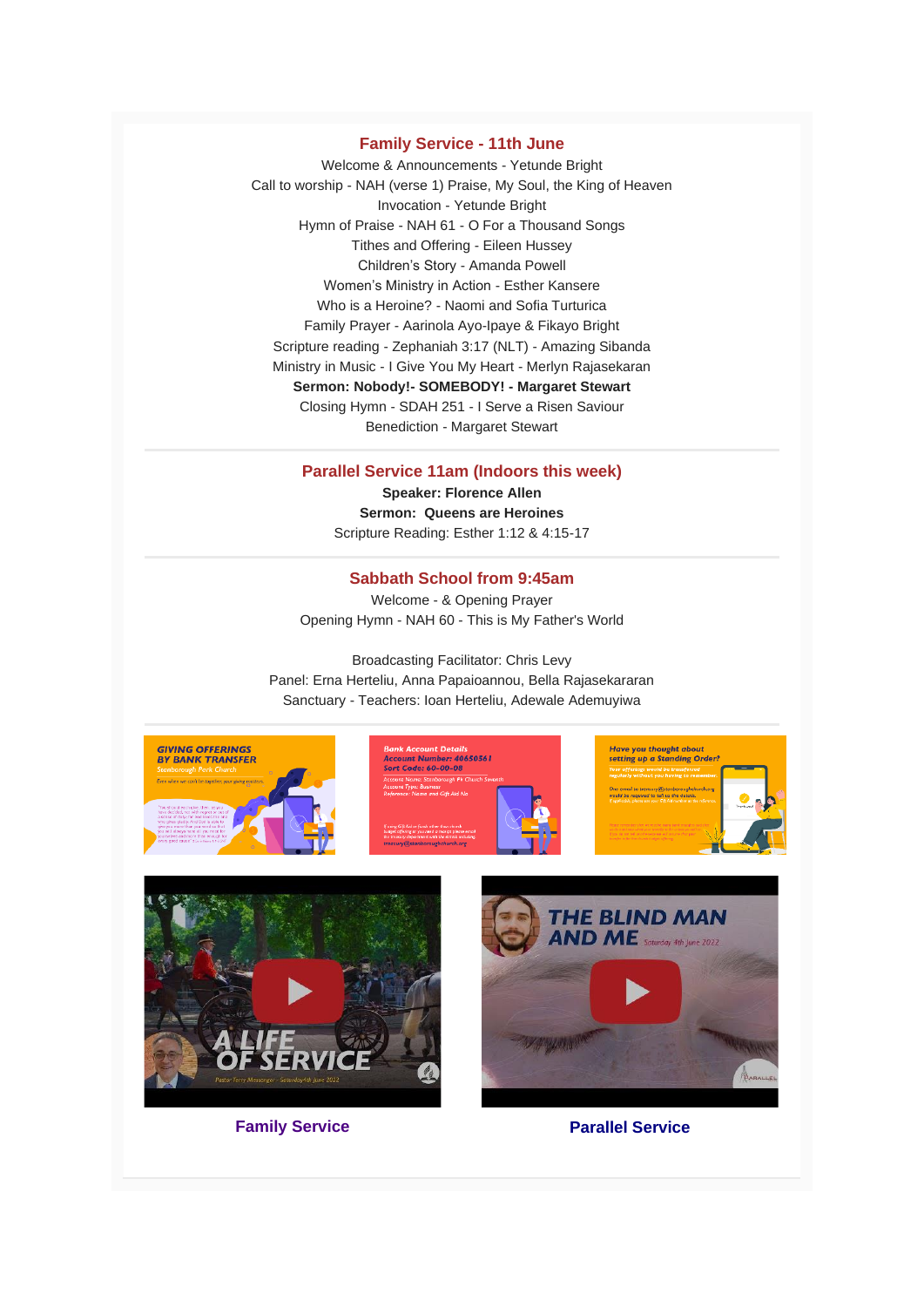

## **[Invite a friend to subscribe to the eBulletin](https://adventistchurch.us14.list-manage.com/track/click?u=9efd83f7aaf3818a26ce9d661&id=0447a4a9fc&e=052c5d509f)**